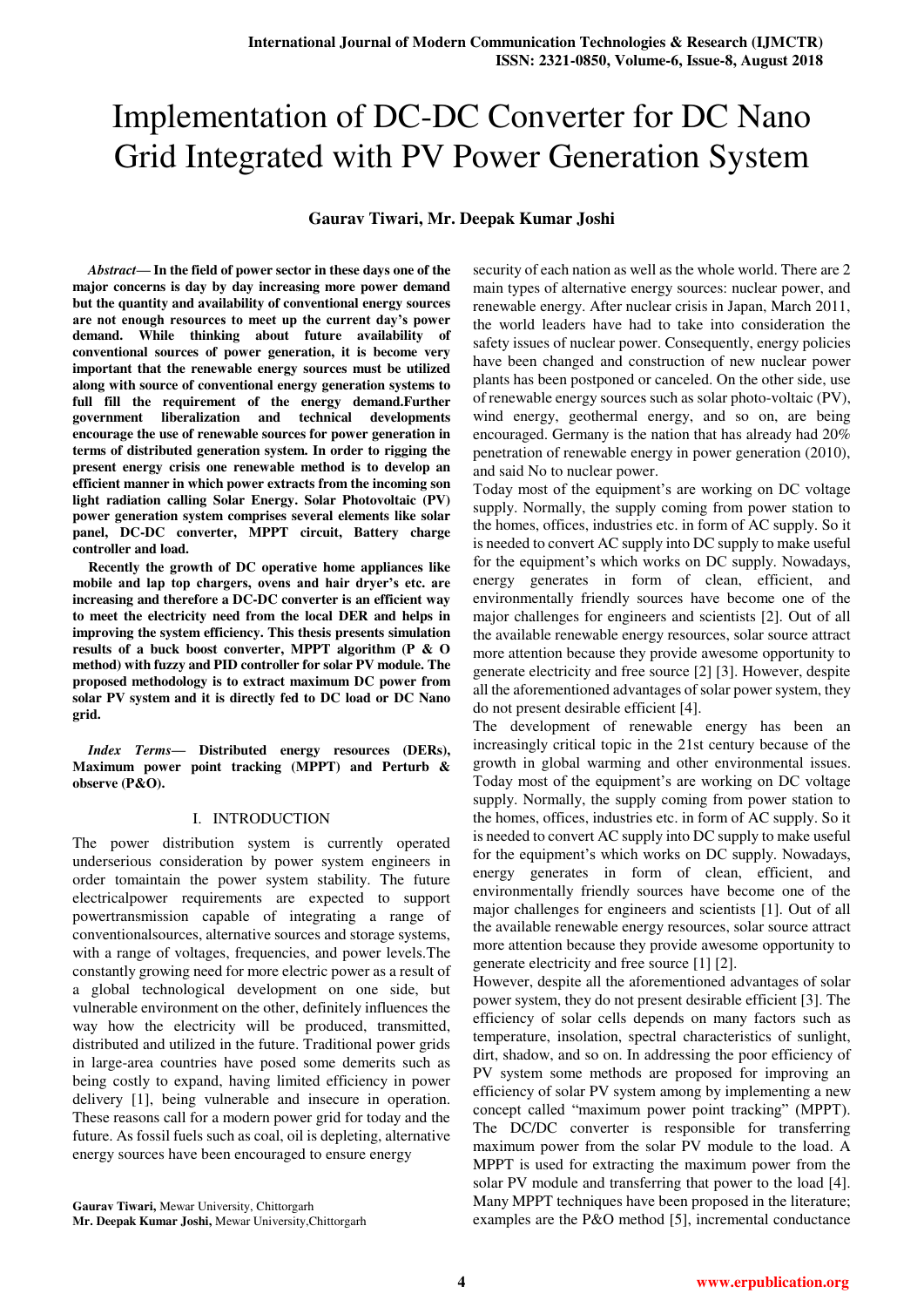(IncCon) method [6-7] and fuzzy logic method [6] etc. When a solar PV module is used in a system, its operating point is decided by the load to which it is connected. Since solar radiation falling on a PV module varies throughout the day, the operating points of module also change. The maximum power produced by a solar cell change according to the solar radiation and temperature. A PV module is a nonlinear generator. The most widely used algorithm is the Perturb & Observe (P&O) algorithm. The P&O algorithm with fuzzy and PID perturbs the duty cycle which controls the power converter, in this way it takes steps over the P-V characteristic to find the MPP.

In addition, much research is focused on increasing the poor efficiency of the power processing stage, as well as improving the power yield of the overall system [8]. Recently, the concept of cascaded DC/DC converter has become popular [9-10]. A low voltage DC Nano grid can be used to supply sensitive electronic loads, since it combines the advantages of using a DC supply for electronic loads and using local generation to supply sensitive loads. Changes in insolation onpanels due to fast climatic changes such as cloudy weather and increase in ambient temperature can reduce the photovoltaic (PV) array output.

This present paper has addressed the review of MPPT algorithm (P &O method) , fuzzy logic method and Simulink of DC/DC converter for DC Nano-Grid Integrated with Solar PV using MPPT with Fuzzy and PID.

#### II. DC NANO GRID

Nano grids take from micro grids their primary goals: making available power with diverse characteristics; better matching power supply to the needs of the devices being supplied; enabling distributed generation and storage; and energy efficiency opportunities. Nano grids merit attention for energy efficiency research and policy to understand how they can be used and promoted where they do save energy. Nano grids may also get increasing use for their other benefits (regardless of their energy impact) so it is worth making them as efficient as feasible.

Nano grid is self-controlled elements and worked in either grid-associated or island mode, which interconnect neighborhood DERs and burdens with nearby dissemination frameworks [11]. The primary favorable position of a DC Nano grid is that it gives superior consistence DC sorts of DERs and burdens [12]. For instance, solar PV and battery stockpiling would just use a DC/DC transformation in DC Nano grid which gives a more straightforward and cost effective structure with a substantially less demanding control procedure.The Nano grid concept illustrates these issues by associating a variety of distributed energy sources and loads in a power network capable of an islanding operation with the main grid [13]. The deployments of Nano grids are expected to impact the economic, environmental electricity supply quality and reliability aspects [14]. Nano grid refer to a small scale of the power network, with voltage levels used on the distribution network ( $\leq$ 20 kV) and power ratings ranging up to 1 MW.

## III. BUCK-BOOST CONVERTER

The buck boost converter is a DC to DC converter. The output voltage of the DC to DC converter is less than or greater than the input voltage. The output voltage of the

magnitude depends on the duty cycle. it has a magnitude of output voltage. It may be more or less than equal to the input voltage magnitude. The place of the transformer a buck boost converter is equal to fly back circuit and single inductor is used. In this there are two types of converters in the buck boost converter first is buck converter and the other one is boost converter. These converters can construct the range of output voltage than the input voltage. The following diagram shows the basic buck boost converter.



**Figure 1:** Buck-Boost Converter

### IV. SYSTEM DESCRIPTION

The figure 2 shows the DC Nano grid integrated with solar PV generation is making a group of different type of solar PV modules (like Poly crystalline, Mono crystalline, Thin film), MPPT algorithm, DC/DC converter and connected DC loads like, mobile chargers, laptop chargers and battery energy storage system. Each solar PV modules are connected to series with each other for obtaining large output voltage. Power delivered by a module depends on the load connected to the module. MPPT is algorithm that included in charge controllers used for extracting maximum available power from PV module under certain conditions.

 Recently, the deployment of DC appliances is exponentially increasing in all sectors like, industrial, commercial and domestic customers. The voltage at PV module can provide maximum power is called 'maximum power' or peak power voltage. The solar PV modules produce DC power and therefore it can be directly fed to DC load from side to side DC/DC converter to minimize the conversion losses and improve power quality and efficiency. It is used for noise isolation, power bus regulation and current boosting. Power electronic devices are used, whenever change of DC electrical power from one voltage level to another voltage level is needed on output side.



 **Figure 2:**DC Nano grid integrated with solar PV generation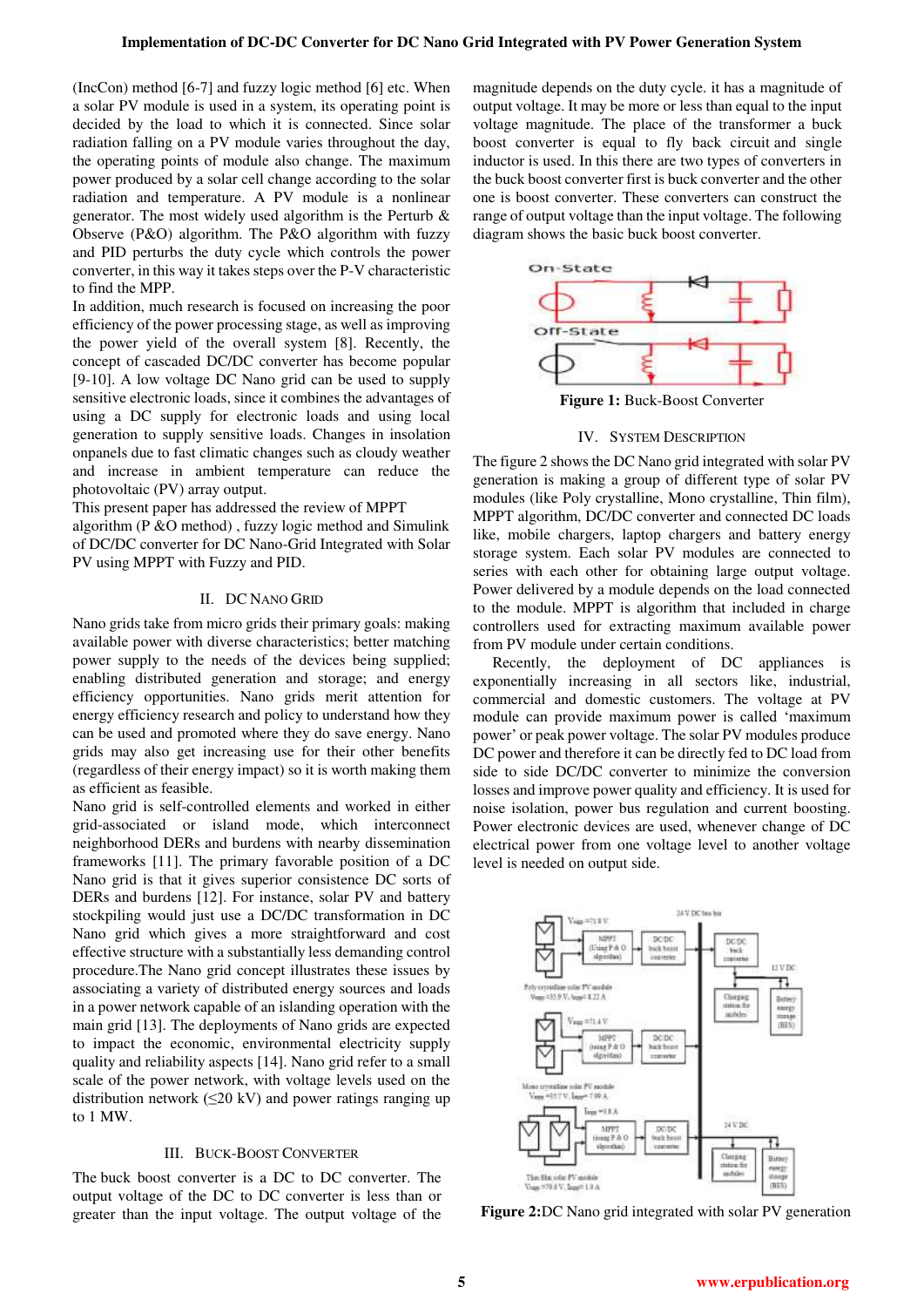## **International Journal of Modern Communication Technologies & Research (IJMCTR) ISSN: 2321-0850, Volume-6, Issue-8, August 2018**

## V. MPPT (P & O METHOD) ALGORITHM

The efficiency of a solar cell is very low. In order to increase the efficiency, methods are to be undertaken to match the source and load properly. One such method is the Maximum Power Point Tracking (MPPT). This is a technique used to obtain the maximum possible power from a varying source. In photovoltaic systems the I-V curve is non-linear, thereby making it difficult to be used to power a certain load. This is done by utilizing a boost converter whose duty cycle is varied by using amppt algorithm. MPPT is algorithm that included in charge controllers used for extracting maximum availablepower from PV module under certain conditions. The voltageat which PV module can produce maximum power is called'maximum power point' or peak power voltage. MPPT ismost effective under, cold weather, cloudy or hazy days.There are large numbers of algorithms that are able to trackMPPs. Some of them are simple, such as those based onvoltage and current feedback, like (P&O) method.

The P&O algorithms operate by periodically perturbing (i.e. incrementing or decrementing) the array terminal voltage or current and comparing the PV output power with that of the previous perturbation cycle. If the PV array operating voltage changes and power increases (dP/dVPV>0), the control system moves the PV array operating point in that direction; otherwise the operating point is moved in the opposite direction. In the next perturbation cycle the algorithm continues in the same way. A common problem in P&O algorithms is that the array terminal voltage is perturbed every MPPT cycle; therefore when the MPP is reached, the output power oscillates around the maximum, resulting in power loss in the PV system. This is especially true in constant or slowly-varying atmospheric conditions. Furthermore, P&O methods can fail under rapidly changing atmospheric conditions (Figure 3). Starting from an operating point A, if atmospheric conditions stay approximately constant, a perturbation  $\Delta V$  the voltage V will bring the operating point to B and the perturbation will be reversed due to a decrease in power. However, if the irradiance increases and shifts the power curve from P1 to P2 within one sampling period, the operating point will move from A to C. This represents an increase in power and the perturbation is kept the same. Consequently, the operating point diverges from the MPP and will keep diverging if the irradiance steadily increases.



**Figure 3:**Divergence of P&O from MPPT

There are many different P&O methods available in the literature. In this paper we consider the classic, the optimized and the three-point weight comparison algorithms. In the classic P&O technique (P&Oa), the perturbations of the PV operating point have a fixed magnitude. In our analysis, the magnitude of perturbation is 0.37% of the PV array VOV

(around 2V) in the optimized P&O technique (P&Ob), an average of several samples of the array power is used to dynamically adjust the perturbation magnitude of the PV operating point. In the three-point weight comparison method (P&Oc), the perturbation direction is decided by comparing the PV output power on three points of the P-V curve. These three points are the current operation point (A), a point B perturbed from point A, and a point C doubly perturbed in the opposite direction from point B. All three algorithms require two measurements: a measurement of the voltage VPV and a measurement of the current IPV.



**Figure 4:** P&O block diagram

#### VI. RESULT AND ANALYSIS

The Simulink model of a closed loop buck boost converter for DC Nano grid integrated with mono crystalline solar PV module is shown in results. The mono crystalline solar PV module is modelled using electrical characteristics for provide the output current and voltage of the PV module. Modeling a solar PV mono crystalline module using standard equation of solar PV cell [10] in MATLAB/ Simulink. Design a P & O algorithm in MATLAB function block using C language. PWM signals are generate using combination of output of MPPT duty cycle and output of Fuzzy and PID controller.

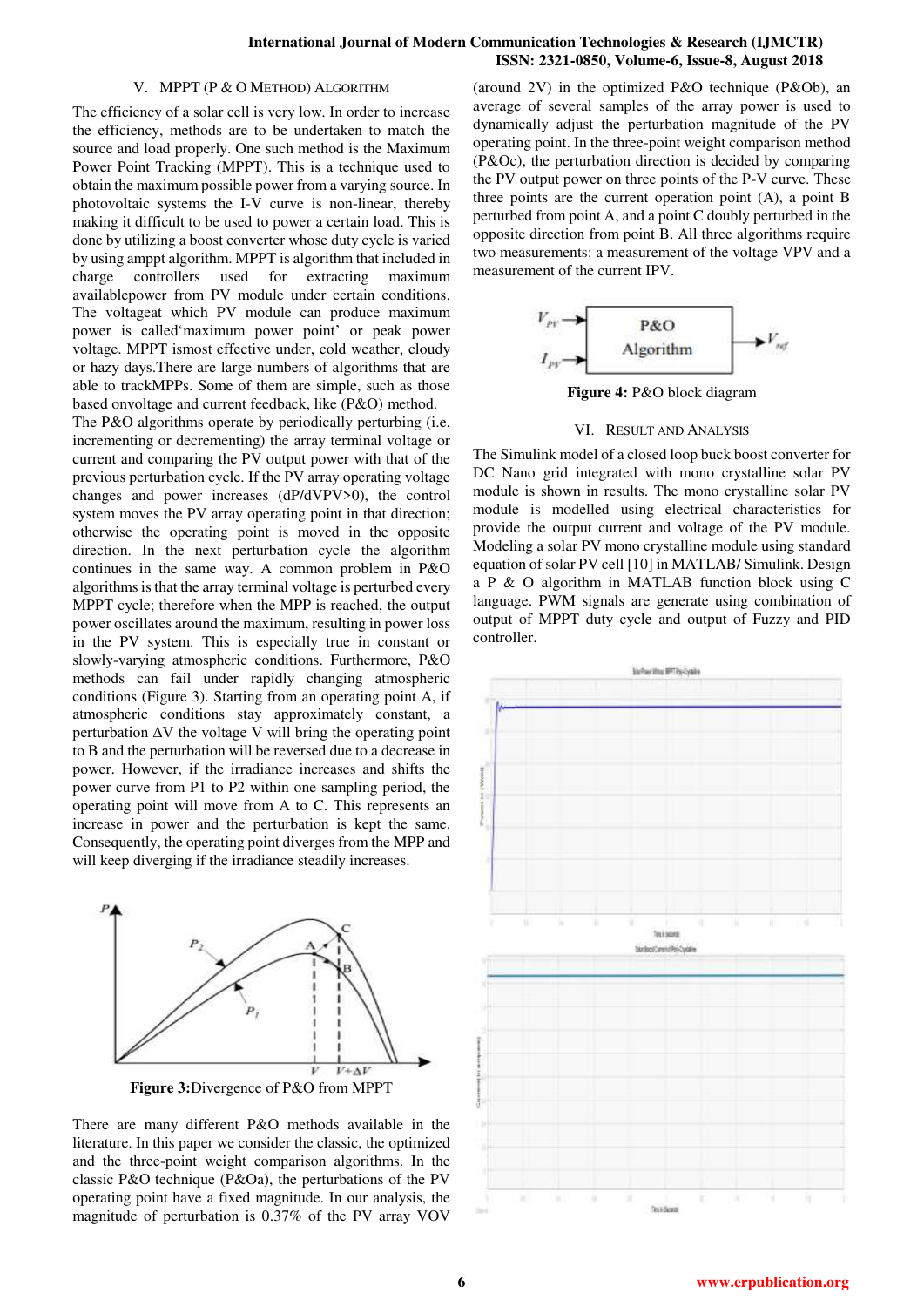# **Implementation of DC-DC Converter for DC Nano Grid Integrated with PV Power Generation System**